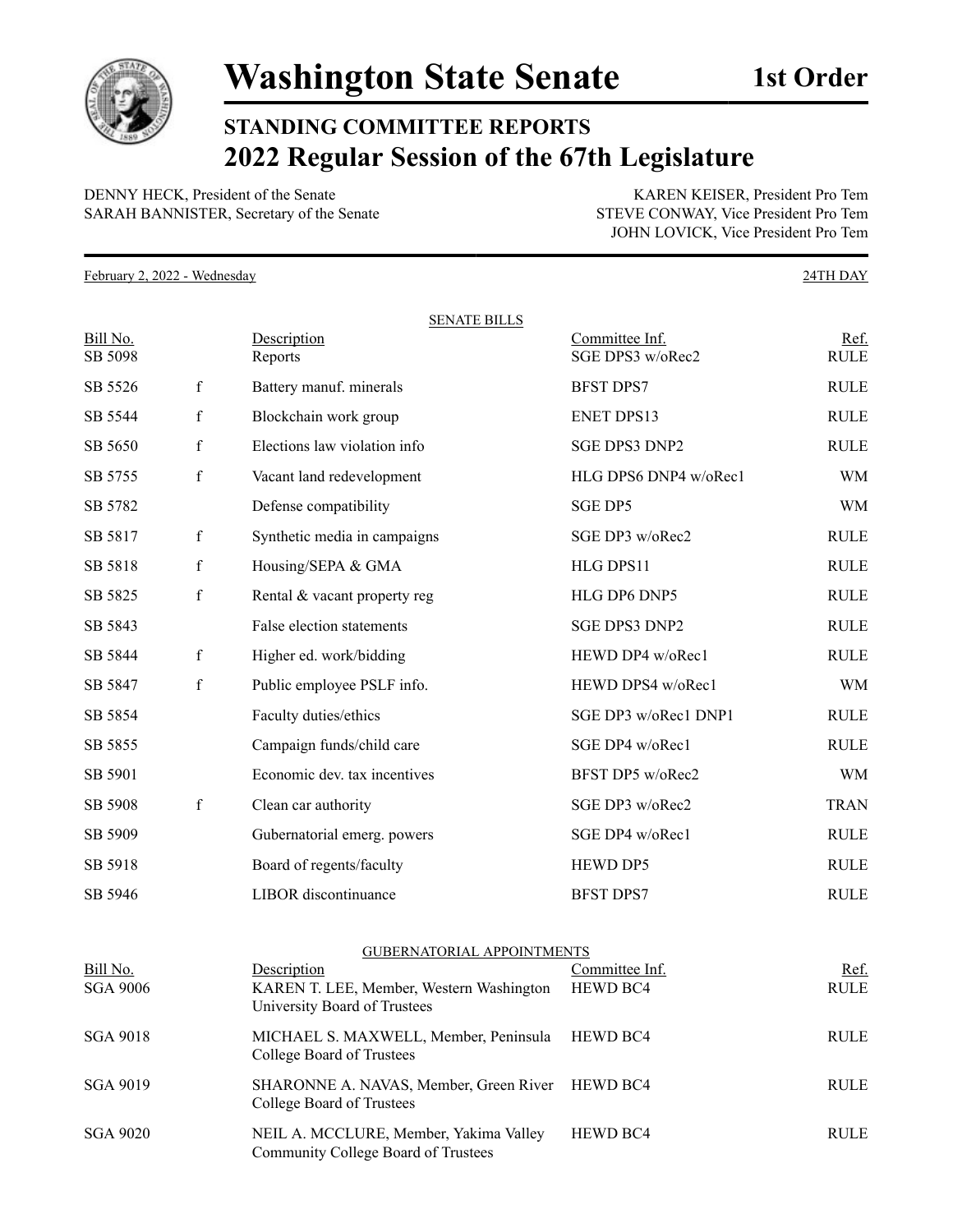| <b>SGA 9021</b> | REBECCA M. JOHNSON, Member, Whatcom<br>Community College Board of Trustees                     | <b>HEWD BC4</b> | <b>RULE</b> |
|-----------------|------------------------------------------------------------------------------------------------|-----------------|-------------|
| <b>SGA 9022</b> | STEVEN R. HILL, Member, Seattle College<br>District Board of Trustees                          | HEWD BC4        | <b>RULE</b> |
| <b>SGA 9028</b> | GLENN A. JOHNSON, Member, Community<br>Colleges of Spokane Board of Trustees                   | HEWD BC4        | <b>RULE</b> |
| <b>SGA 9031</b> | BRADLEY F. SMITH, Member, Bellingham<br>Technical College Board of Trustees                    | HEWD BC4        | <b>RULE</b> |
| SGA 9045        | RON SIMS, Member, Washington State UniversityHEWD BC4<br>Board of Regents                      |                 | <b>RULE</b> |
| <b>SGA 9048</b> | ELIZABETH (BETH) J. THEW, Member,<br>Community Colleges of Spokane Board of<br>Trustees        | HEWD BC4        | <b>RULE</b> |
| <b>SGA 9049</b> | D. MICHAEL KELLY, Member, Cascadia College HEWD BC4<br><b>Board of Trustees</b>                |                 | <b>RULE</b> |
| SGA 9051        | DEBBIE J. AHL, Member, Bellingham Technical HEWD BC4<br>College Board of Trustees              |                 | <b>RULE</b> |
| <b>SGA 9052</b> | ASTRID E. AVELEDO, Member, Grays Harbor<br>College Board of Trustees                           | <b>HEWD BC4</b> | <b>RULE</b> |
| SGA 9053        | ELAINE CHU, Member, Green River College<br><b>Board of Trustees</b>                            | HEWD BC4        | <b>RULE</b> |
| <b>SGA 9054</b> | JEREMY JAECH, Member, University of<br>Washington Board of Regents                             | HEWD BC4        | <b>RULE</b> |
| SGA 9055        | THOMAS W. LUX, Member, Shoreline<br>Community College Board of Trustees                        | HEWD BC4        | <b>RULE</b> |
| <b>SGA 9056</b> | ROBERT H. MALTE, Member, Lake Washington HEWD BC4<br>Institute of Technology Board of Trustees |                 | <b>RULE</b> |
| <b>SGA 9058</b> | TERESA N. TAYLOR, Member, Whatcom<br>Community College Board of Trustees                       | HEWD BC4        | <b>RULE</b> |
| <b>SGA 9060</b> | PAUL B. SPEER, Member, Clark College Board HEWD BC4<br>of Trustees                             |                 | <b>RULE</b> |
| SGA 9063        | PATRICIA E. SHUMAN, Member, Tacoma<br>Community College Board of Trustees                      | HEWD BC4        | <b>RULE</b> |
| <b>SGA 9067</b> | ELI TAYLOR, Member, Clover Park Technical<br>College Board of Trustees                         | <b>HEWD BC4</b> | <b>RULE</b> |
| <b>SGA 9077</b> | MARK P. MARTINEZ, Member, Clover Park<br>Technical College Board of Trustees                   | <b>HEWD BC4</b> | <b>RULE</b> |
| <b>SGA 9095</b> | FLORENCE S. CHANG, Member, Bates<br>Technical College Board of Trustees                        | HEWD BC4        | <b>RULE</b> |
| <b>SGA 9097</b> | WALLY WEBSTER II, Member, Edmonds<br>Community College Board of Trustees                       | HEWD BC4        | <b>RULE</b> |
| <b>SGA 9098</b> | STEVEN A. ZIMMERMAN, Member, Wenatchee HEWD BC4<br>Valley College Board of Trustees            |                 | <b>RULE</b> |
| SGA 9102        | CANDELARIO GONZALEZ, Member, Olympic HEWD BC4<br>College Board of Trustees                     |                 | <b>RULE</b> |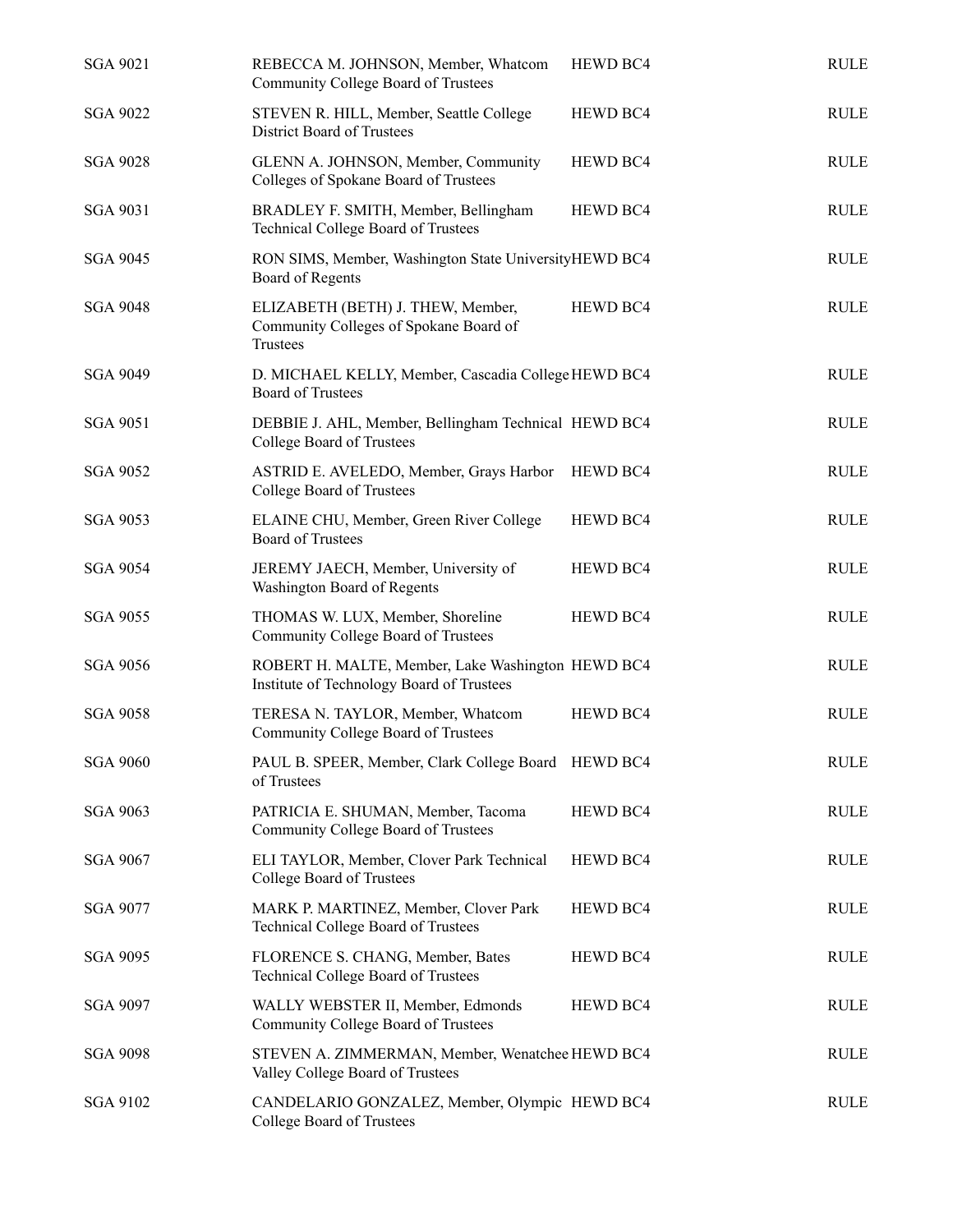| SGA 9107        | MEGHAN B. QUINT, Member, Cascadia College HEWD BC4<br><b>Board of Trustees</b>            |                 | <b>RULE</b> |
|-----------------|-------------------------------------------------------------------------------------------|-----------------|-------------|
| SGA 9109        | ADRIANNE WAGNER, Member, Edmonds<br>Community College Board of Trustees                   | <b>HEWD BC4</b> | <b>RULE</b> |
| SGA 9110        | JUANITA D. RICHARDS, Member, Big Bend<br>Community College Board of Trustees              | <b>HEWD BC4</b> | <b>RULE</b> |
| SGA 9111        | WENDY K. BOHLKE, Member, Whatcom<br>Community College Board of Trustees                   | <b>HEWD BC4</b> | <b>RULE</b> |
| <b>SGA 9112</b> | HARRIETTE C. BRYANT, Member, Olympic<br>College Board of Trustees                         | HEWD BC4        | <b>RULE</b> |
| SGA 9113        | KRISTIN M. RAY, Member, Pierce College Board HEWD BC4<br>of Trustees                      |                 | <b>RULE</b> |
| SGA 9114        | MEGAN S. O'BRYAN, Member, Skagit Valley<br>College Board of Trustees                      | <b>HEWD BC4</b> | <b>RULE</b> |
| SGA 9115        | EBEN POBEE, Member, Shoreline Community<br>College Board of Trustees                      | HEWD BC4        | <b>RULE</b> |
| SGA 9116        | RICHARD G. FUKUTAKI, Member, Bellevue<br>College Board of Trustees                        | <b>HEWD BC4</b> | <b>RULE</b> |
| SGA 9117        | ANNE E. HAMILTON, Member, Lake<br>Washington Institute of Technology Board of<br>Trustees | HEWD BC4        | <b>RULE</b> |
| <b>SGA 9118</b> | MICHAEL D. WILSON, Member, Community<br>Colleges of Spokane Board of Trustees             | <b>HEWD BC4</b> | <b>RULE</b> |
| SGA 9119        | SARA I. CATE, Member, Yakima Valley<br>Community College Board of Trustees                | HEWD BC4        | <b>RULE</b> |
| SGA 9120        | CONSTANCE W. RICE, Member, University of<br>Washington Board of Regents                   | HEWD BC4        | <b>RULE</b> |
| SGA 9121        | ROGELIO RIOJAS, Member, University of<br>Washington Board of Regents                      | <b>HEWD BC4</b> | <b>RULE</b> |
| SGA 9122        | MICHELLE LIBERTY, Member, Walla Walla<br>Community College Board of Trustees              | HEWD BC4        | <b>RULE</b> |
| <b>SGA 9129</b> | DONA PONEPINTO, Member, Tacoma<br>Community College Board of Trustees                     | HEWD BC4        | <b>RULE</b> |
| SGA 9133        | CAROL MITCHELL, Member, Clover Park<br>Technical College Board of Trustees                | HEWD BC4        | <b>RULE</b> |
| SGA 9151        | HOLLY M. SILER, Member, Columbia Basin<br>College Board of Trustees                       | HEWD BC4        | <b>RULE</b> |
| SGA 9158        | GERALD L. MARTIN, Member, Everett<br>Community College Board of Trustees                  | HEWD BC4        | <b>RULE</b> |
| <b>SGA 9160</b> | WILMA CARTAGENA, Member, Wenatchee<br>Valley College Board of Trustees                    | HEWD BC4        | <b>RULE</b> |
| SGA 9163        | CHASE D. FRANKLIN, Member, Western<br>Washington University Board of Trustees             | HEWD BC4        | <b>RULE</b> |
| SGA 9164        | LURA J. POWELL, Member, Washington State<br>University Board of Regents                   | <b>HEWD BC4</b> | <b>RULE</b> |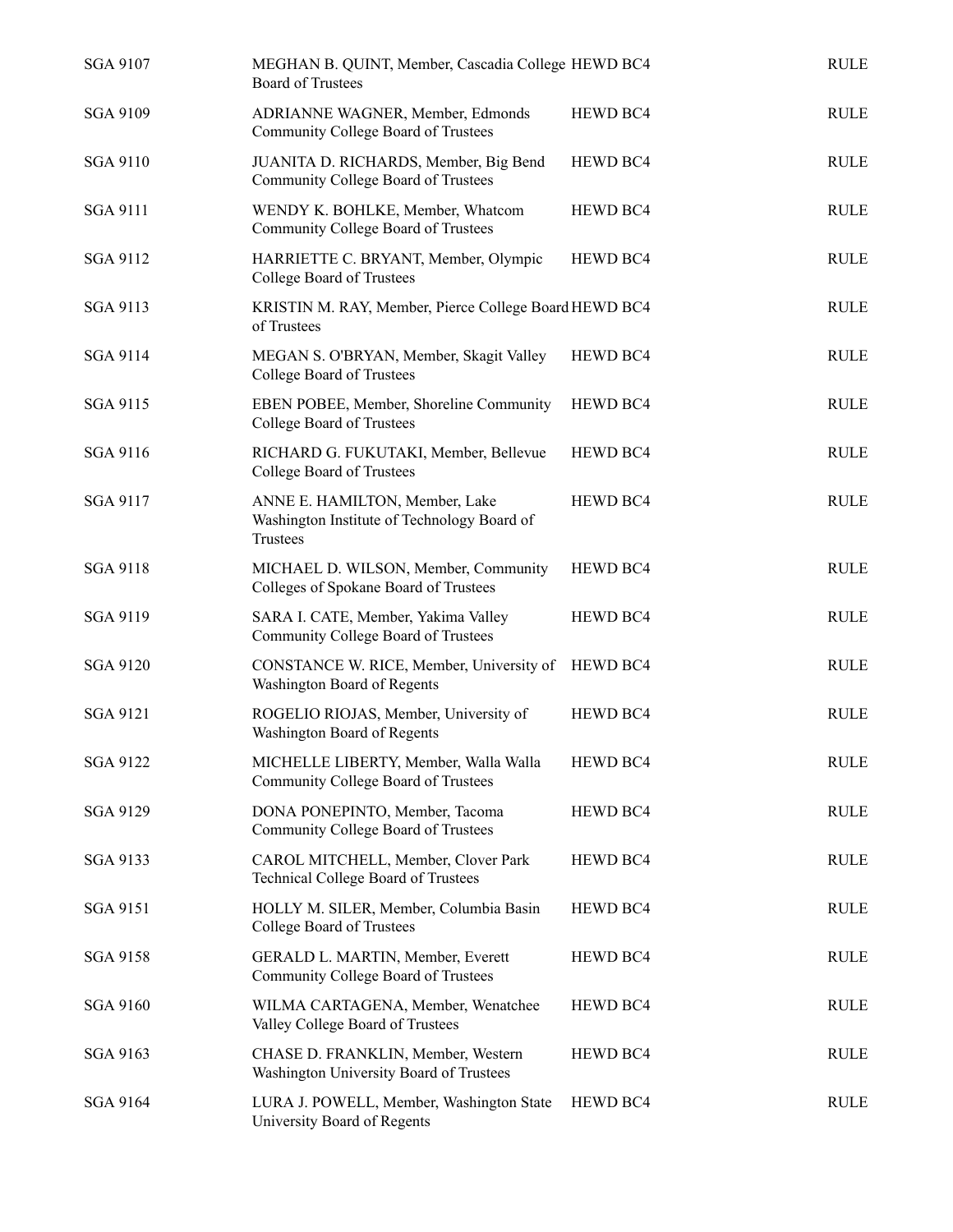| SGA 9172        | FRANKIE L. COLEMAN, Member, Olympic<br>College Board of Trustees                              | HEWD BC4        | <b>RULE</b> |
|-----------------|-----------------------------------------------------------------------------------------------|-----------------|-------------|
| SGA 9186        | HARRY L. CARTHUM, Member, Grays Harbor HEWD BC4<br>College Board of Trustees                  |                 | <b>RULE</b> |
| <b>SGA 9202</b> | ANNA FRANZ, Member, Big Bend Community HEWD BC4<br>College Board of Trustees                  |                 | <b>RULE</b> |
| SGA 9203        | RICHARD, JR. E. LEIGH, Member, Bellevue<br>College Board of Trustees                          | HEWD BC4        | <b>RULE</b> |
| <b>SGA 9204</b> | ARLENE M. PIERINI, Member, Green River<br>College Board of Trustees                           | <b>HEWD BC4</b> | <b>RULE</b> |
| SGA 9205        | JENNIFER RAMIREZ ROBSON, Member, GreenHEWD BC4<br>River College Board of Trustees             |                 | <b>RULE</b> |
| <b>SGA 9207</b> | CHARLES C. STANLEY, Member, Centralia<br>College Board of Trustees                            | HEWD BC4        | <b>RULE</b> |
| SGA 9211        | RICHARD P. KAISER, Member, Bellingham<br>Technical College Board of Trustees                  | HEWD BC4        | <b>RULE</b> |
| SGA 9212        | MICHAEL KARNOFSKI, Member, Lower<br>Columbia College Board of Trustees                        | HEWD BC4        | <b>RULE</b> |
| SGA 9214        | JAMES R. SAYCE, Member, Grays Harbor<br>College Board of Trustees                             | HEWD BC4        | <b>RULE</b> |
| SGA 9215        | THERESE N. PASQUIER, Member, Pierce<br>College Board of Trustees                              | HEWD BC4        | <b>RULE</b> |
| SGA 9216        | JOHN W. PEDLOW, Member, Whatcom<br>Community College Board of Trustees                        | HEWD BC4        | <b>RULE</b> |
| SGA 9218        | TOM ECKMANN, Member, Olympic College<br><b>Board of Trustees</b>                              | HEWD BC4        | <b>RULE</b> |
| SGA 9219        | KIMBERLY L. HARPER, Member, Columbia<br>Basin College Board of Trustees                       | <b>HEWD BC4</b> | <b>RULE</b> |
| <b>SGA 9220</b> | COLLEEN F. PONTO, Member, Cascadia College HEWD BC4<br><b>Board of Trustees</b>               |                 | <b>RULE</b> |
| <b>SGA 9221</b> | PAULA ARNO MARTINEZ, Member, Wenatchee HEWD BC4<br>Valley College Board of Trustees           |                 | <b>RULE</b> |
| <b>SGA 9222</b> | CRISTHIAN A. CANSECO JUAREZ, Member,<br>Clark College Board of Trustees                       | HEWD BC4        | <b>RULE</b> |
| SGA 9223        | DOUG MAH, Member, South Puget Sound<br>Community College Board of Trustees                    | <b>HEWD BC4</b> | <b>RULE</b> |
| SGA 9224        | FRIEDA K. TAKAMURA, Member, Renton<br>Technical College Board of Trustees                     | HEWD BC4        | <b>RULE</b> |
| SGA 9225        | TERESITA BATAYOLA, Member, Seattle<br>College District Board of Trustees                      | <b>HEWD BC4</b> | <b>RULE</b> |
| SGA 9226        | CASTULO (CUS) ARTEAGA, Member, Yakima HEWD BC4<br>Valley Community College Board of Trustees  |                 | <b>RULE</b> |
| <b>SGA 9227</b> | JOSEPH S. BOWMAN IV, Member, Highline<br>College Board of Trustees                            | <b>HEWD BC4</b> | <b>RULE</b> |
| SGA 9229        | LISA T. KEOHOKALOLE SCHAUER, Member, HEWD BC4<br>Washington State University Board of Regents |                 | <b>RULE</b> |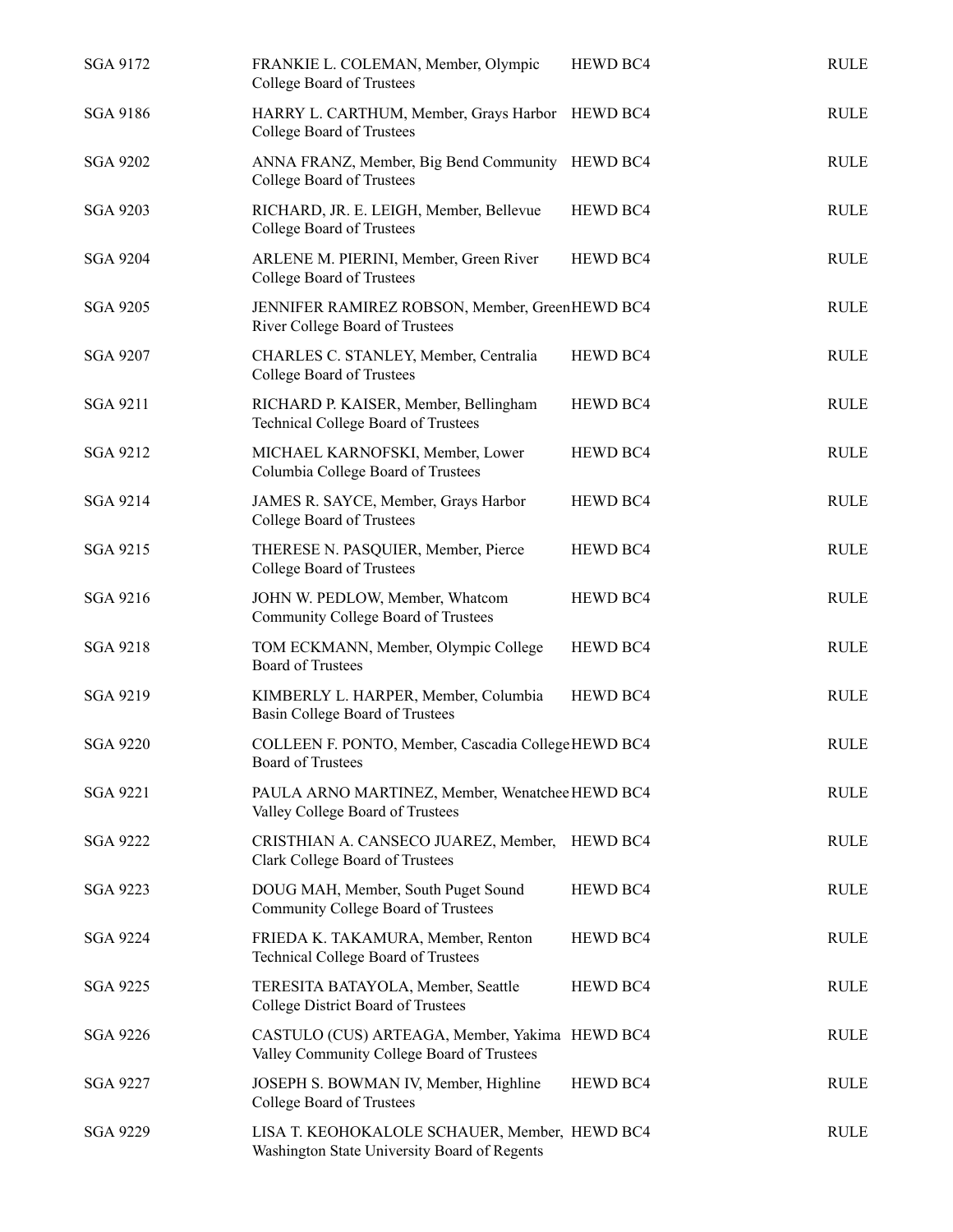| SGA 9233        | LATASHA M. WORTHAM, Member, Tacoma<br>Community College Board of Trustees         | <b>HEWD BC4</b> | <b>RULE</b> |
|-----------------|-----------------------------------------------------------------------------------|-----------------|-------------|
| SGA 9234        | TIA H. BENSON TOLLE, Member, Edmonds<br>Community College Board of Trustees       | HEWD BC4        | <b>RULE</b> |
| SGA 9235        | KIANTHA L. DUNCAN, Member, Community<br>Colleges of Spokane Board of Trustees     | HEWD BC4        | <b>RULE</b> |
| SGA 9239        | TIMOTHY BURT, Member, Walla Walla<br>Community College Board of Trustees          | HEWD BC4        | <b>RULE</b> |
| SGA 9240        | DAVID O. EARLING, Member, Edmonds<br>Community College Board of Trustees          | <b>HEWD BC4</b> | <b>RULE</b> |
| SGA 9243        | TORAYA MILLER, Member, Everett Community HEWD BC4<br>College Board of Trustees    |                 | <b>RULE</b> |
| SGA 9252        | LAYNE BLADOW, Member, Bates Technical<br>College Board of Trustees                | HEWD BC4        | <b>RULE</b> |
| SGA 9258        | MARIKO K. DOERNER, Member, Skagit Valley HEWD BC4<br>College Board of Trustees    |                 | <b>RULE</b> |
| SGA 9267        | JEFF DAVIS, Member, South Puget Sound<br>Community College Board of Trustees      | HEWD BC4        | <b>RULE</b> |
| <b>SGA 9268</b> | BERTHA ORTEGA, Member, Yakima Valley<br>Community College Board of Trustees       | HEWD BC4        | <b>RULE</b> |
| SGA 9277        | ERIN L. BLACK, Member, Central Washington<br>University Board of Trustees         | HEWD BC4        | <b>RULE</b> |
| SGA 9289        | CLAIRE HESSELHOLT, Member, Board of Tax WM BC23 NBC1<br>Appeals                   |                 | <b>RULE</b> |
| SGA 9297        | CHERYL STRANGE, Director, Department of<br>Corrections - Agency Head              | HSRR BC7        | <b>RULE</b> |
| <b>SGA 9300</b> | AURIANA S. MITCHELL, Member, Eastern<br>Washington University Board of Trustees   | HEWD BC5        | <b>RULE</b> |
| <b>SGA 9301</b> | DJELLI BERISHA, Member, University of<br>Washington Board of Regents              | HEWD BC5        | <b>RULE</b> |
| <b>SGA 9302</b> | KIM WELLS, Member, Shoreline Community<br>College Board of Trustees               | <b>HEWD BC4</b> | <b>RULE</b> |
| <b>SGA 9303</b> | REBECCA A. CHAN, Member, Shoreline<br>Community College Board of Trustees         | <b>HEWD BC4</b> | <b>RULE</b> |
| <b>SGA 9304</b> | BRIAN SURRATT, Member, Seattle College<br>District Board of Trustees              | <b>HEWD BC4</b> | <b>RULE</b> |
| <b>SGA 9308</b> | NATHANAEL JO, Member, Western Washington HEWD BC5<br>University Board of Trustees |                 | <b>RULE</b> |
| <b>SGA 9309</b> | SHAIN WRIGHT, Member, Washington State<br>University Board of Regents             | HEWD BC5        | <b>RULE</b> |
| SGA 9323        | J'VAUGHN P. HALL, Member, Central<br>Washington University Board of Trustees      | HEWD BC4        | <b>RULE</b> |
| SGA 9326        | CARL J. ZAPORA, Member, Edmonds<br>Community College Board of Trustees            | <b>HEWD BC4</b> | <b>RULE</b> |
| <b>SGA 9327</b> | LOIS BERNSTEIN, Member, Tacoma CommunityHEWD BC4<br>College Board of Trustees     |                 | <b>RULE</b> |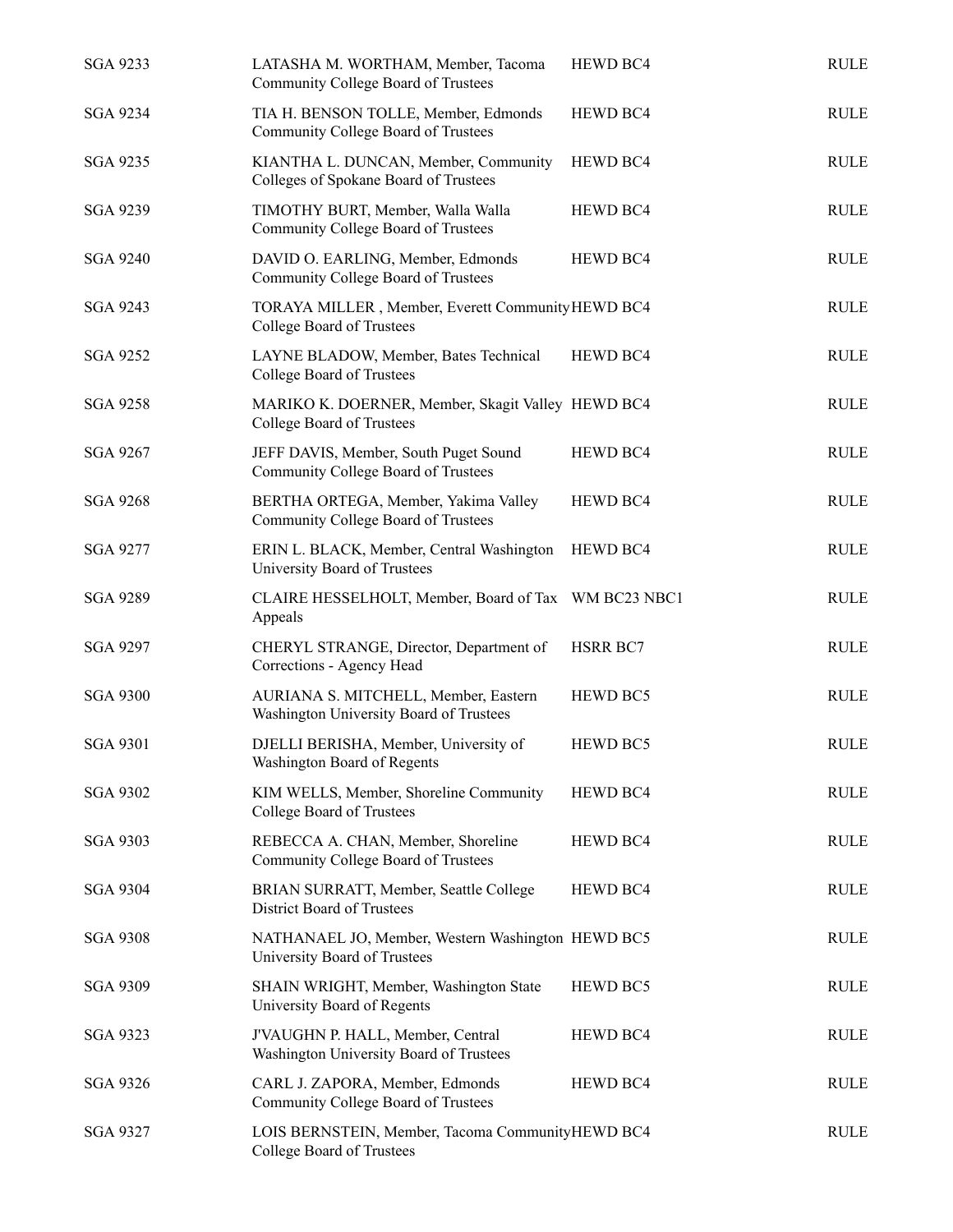| SGA 9334        | JOHN M. MEYER, Member, Western Washington HEWD BC4<br>University Board of Trustees           |                 | <b>RULE</b> |
|-----------------|----------------------------------------------------------------------------------------------|-----------------|-------------|
| SGA 9335        | ROBERT L. NELLAMS, Member, Central<br>Washington University Board of Trustees                | HEWD BC4        | <b>RULE</b> |
| SGA 9336        | MAUREEN P. WEST, Member, Western<br>Washington University Board of Trustees                  | HEWD BC4        | <b>RULE</b> |
| SGA 9337        | LAURA S. WILDFONG, Member, Lake<br>Washington Institute of Technology Board of<br>Trustees   | HEWD BC4        | <b>RULE</b> |
| SGA 9339        | CLEMENCIA CASTRO-WOOLERY, Member,<br>Pierce College Board of Trustees                        | <b>HEWD BC4</b> | <b>RULE</b> |
| SGA 9341        | JOHN SUK, Member, Lake Washington Institute HEWD BC4<br>of Technology Board of Trustees      |                 | <b>RULE</b> |
| SGA 9342        | ALEJANDRO ALCANTAR, Member,<br>Washington Student Achievement Council                        | <b>HEWD BC5</b> | <b>RULE</b> |
| SGA 9343        | JEANNE K. BENNETT, Member, Clark College HEWD BC4<br><b>Board of Trustees</b>                |                 | <b>RULE</b> |
| <b>SGA 9344</b> | JACELYN M. BOSCHOK, Member, Green River HEWD BC4<br>College Board of Trustees                |                 | <b>RULE</b> |
| SGA 9345        | ROZANNE E. GARMAN, Member, South Puget HEWD BC4<br>Sound Community College Board of Trustees |                 | <b>RULE</b> |
| SGA 9346        | RADHIKA S. KRISHNA, Member, The<br>Evergreen State College Board of Trustees                 | HEWD BC4        | <b>RULE</b> |
| SGA 9347        | ROSA PERALTA, Member, Seattle College<br><b>District Board of Trustees</b>                   | <b>HEWD BC4</b> | <b>RULE</b> |
| <b>SGA 9348</b> | MARK C. SCHEIBMEIR, Member, Centralia<br>College Board of Trustees                           | <b>HEWD BC4</b> | <b>RULE</b> |
| SGA 9351        | PRETRINA L. MULLINS, Member, Centralia<br>College Board of Trustees                          | <b>HEWD BC4</b> | <b>RULE</b> |
| SGA 9353        | KELLY A. SHEPHERD, Member, Everett<br>Community College Board of Trustees                    | <b>HEWD BC4</b> | <b>RULE</b> |
| <b>SGA 9354</b> | CHERYL ANGELETTI-HARRIS, Member,<br>Clemency and Pardons Board                               | <b>HSRR BC7</b> | <b>RULE</b> |
| <b>SGA 9355</b> | AMY E. PARRIS, Member, Big Bend Community HEWD BC4<br>College Board of Trustees              |                 | <b>RULE</b> |
| SGA 9359        | OFELIA P. BREDT, Member, Columbia Basin<br>College Board of Trustees                         | HEWD BC4        | RULE        |
| <b>SGA 9360</b> | OZELL M. JACKSON III, Member, Skagit Valley HEWD BC4<br>College Board of Trustees            |                 | <b>RULE</b> |
| <b>SGA 9362</b> | CHERYL A. MILLER, Member, Olympic College HEWD BC4<br><b>Board of Trustees</b>               |                 | <b>RULE</b> |
| <b>SGA 9364</b> | JOE W. FLOYD, Member, Peninsula College<br><b>Board of Trustees</b>                          | HEWD BC4        | <b>RULE</b> |
| <b>SGA 9366</b> | SASCHA WEST, Member, Bellevue College<br>Board of Trustees                                   | HEWD BC4        | <b>RULE</b> |